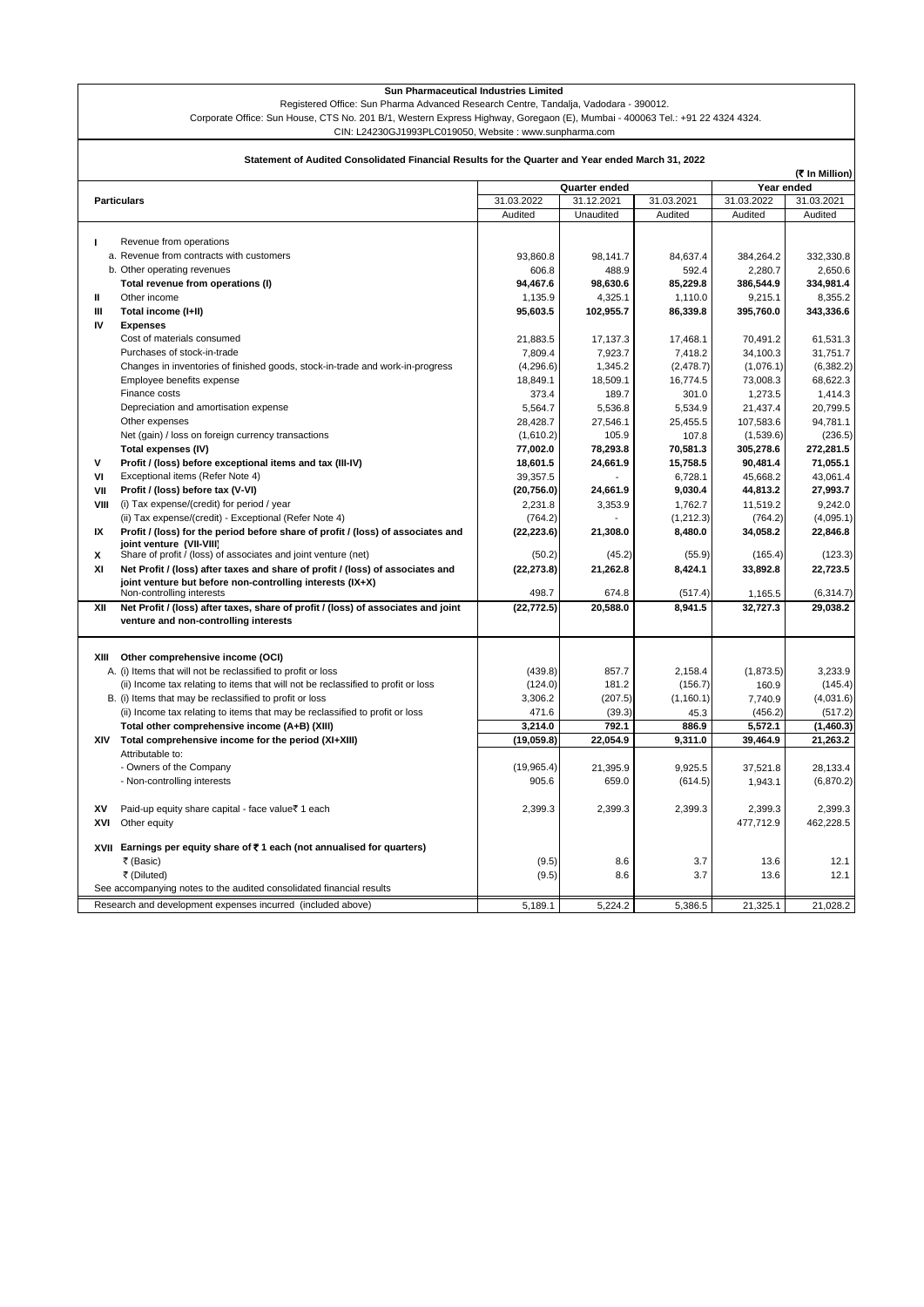| Sun Pharmaceutical Industries Limited<br>Registered Office: Sun Pharma Advanced Research Centre, Tandalja, Vadodara - 390012<br>Corporate Office: Sun House, CTS No. 201 B/1, Western Express Highway, Goregaon (E), Mumbai - 400063 Tel.: +91 22 4324 4324<br>CIN: L24230GJ1993PLC019050, Website: www.sunpharma.com |                                |                                                  |
|-----------------------------------------------------------------------------------------------------------------------------------------------------------------------------------------------------------------------------------------------------------------------------------------------------------------------|--------------------------------|--------------------------------------------------|
| <b>Audited Consolidated Statement of Assets and Liabilities</b>                                                                                                                                                                                                                                                       |                                |                                                  |
| <b>Particulars</b>                                                                                                                                                                                                                                                                                                    | As at<br>31.03.2022<br>Audited | (そ In Million)<br>As at<br>31.03.2021<br>Audited |
| <b>ASSETS</b>                                                                                                                                                                                                                                                                                                         |                                |                                                  |
| (1) Non-current assets                                                                                                                                                                                                                                                                                                |                                |                                                  |
| (a) Property, plant and equipment                                                                                                                                                                                                                                                                                     | 103,713.8<br>7,975.1           | 102,349.9                                        |
| (b) Capital work-in-progress<br>(c) Goodwill (Net)                                                                                                                                                                                                                                                                    | 65,494.5                       | 9,365.2<br>62,876.4                              |
| (d) Other intangible assets                                                                                                                                                                                                                                                                                           | 55,389.1                       | 50,303.5                                         |
| (e) Intangible assets under development                                                                                                                                                                                                                                                                               | 4,892.9                        | 6,303.1                                          |
| (f) Investments in associates                                                                                                                                                                                                                                                                                         | 2,320.6                        | 2,327.3                                          |
| (g) Investments in joint venture                                                                                                                                                                                                                                                                                      | 340.2                          | 278.3                                            |
| (h) Financial assets                                                                                                                                                                                                                                                                                                  |                                |                                                  |
| (i) Investments                                                                                                                                                                                                                                                                                                       | 49,485.7                       | 62,218.3                                         |
| (ii) Loans                                                                                                                                                                                                                                                                                                            | 7.1                            | 7.1                                              |
| (iii) Other financial assets                                                                                                                                                                                                                                                                                          | 1,259.0                        | 957.8                                            |
| (i) Deferred tax assets (Net)                                                                                                                                                                                                                                                                                         | 28,967.2                       | 35,564.4                                         |
| (i) Income tax assets (Net)                                                                                                                                                                                                                                                                                           | 25,115.3                       | 34,327.8                                         |
| (k) Other non-current assets                                                                                                                                                                                                                                                                                          | 2,888.4                        | 5,367.4                                          |
| <b>Total non-current assets</b>                                                                                                                                                                                                                                                                                       | 347,848.9                      | 372,246.5                                        |
| (2) Current assets                                                                                                                                                                                                                                                                                                    |                                |                                                  |
| (a) Inventories<br>(b) Financial assets                                                                                                                                                                                                                                                                               | 89,968.1                       | 89,970.2                                         |
| (i) Investments                                                                                                                                                                                                                                                                                                       | 76,339.4                       | 31,300.6                                         |
| (ii) Trade receivables                                                                                                                                                                                                                                                                                                | 105,928.9                      | 90,614.0                                         |
| (iii) Cash and cash equivalents                                                                                                                                                                                                                                                                                       | 45,082.5                       | 62,730.3                                         |
| (iv) Bank balances other than (iii) above                                                                                                                                                                                                                                                                             | 5,251.0                        | 1,724.8                                          |
| (v) Loans                                                                                                                                                                                                                                                                                                             | 1,699.7                        | 560.1                                            |
| (vi) Other financial assets                                                                                                                                                                                                                                                                                           | 7,024.7                        | 8,759.3                                          |
| (c) Other current assets                                                                                                                                                                                                                                                                                              | 18,855.5                       | 18,761.5                                         |
| <b>Total current assets</b>                                                                                                                                                                                                                                                                                           | 350,149.8                      | 304,420.8                                        |
| <b>TOTAL ASSETS</b>                                                                                                                                                                                                                                                                                                   | 697,998.7                      | 676,667.3                                        |
| <b>EQUITY AND LIABILITIES</b>                                                                                                                                                                                                                                                                                         |                                |                                                  |
| <b>Equity</b>                                                                                                                                                                                                                                                                                                         |                                |                                                  |
| (a) Equity share capital                                                                                                                                                                                                                                                                                              | 2,399.3                        | 2,399.3                                          |
| (b) Other equity                                                                                                                                                                                                                                                                                                      | 477,712.9                      | 462,228.5                                        |
| Equity attributable to owners of the Company                                                                                                                                                                                                                                                                          | 480,112.2                      | 464,627.8                                        |
| Non-controlling interests                                                                                                                                                                                                                                                                                             | 30,548.9                       | 30,170.5                                         |
| <b>Total equity</b>                                                                                                                                                                                                                                                                                                   | 510,661.1                      | 494,798.3                                        |
| Liabilities<br>(1) Non-current liabilities                                                                                                                                                                                                                                                                            |                                |                                                  |
| (a) Financial liabilities                                                                                                                                                                                                                                                                                             |                                |                                                  |
| (i) Borrowings                                                                                                                                                                                                                                                                                                        | 2,299.2                        | 6,547.1                                          |
| (ii) Lease liabilities<br>(iii) Other financial liabilities                                                                                                                                                                                                                                                           | 2,517.9<br>161.2               | 2,434.2<br>195.8                                 |
| (b) Provisions                                                                                                                                                                                                                                                                                                        | 3,690.7                        | 3,271.2                                          |
| (c) Deferred tax liabilities (Net)                                                                                                                                                                                                                                                                                    | 318.6                          | 445.1                                            |
| (d) Other non-current liabilities                                                                                                                                                                                                                                                                                     | 6,344.5                        | 7,519.3                                          |
| <b>Total non- current liabilities</b>                                                                                                                                                                                                                                                                                 | 15,332.1                       | 20.412.7                                         |
| (2) Current liabilities                                                                                                                                                                                                                                                                                               |                                |                                                  |
| (a) Financial liabilities                                                                                                                                                                                                                                                                                             |                                |                                                  |
| (i) Borrowings                                                                                                                                                                                                                                                                                                        | 7,007.7                        | 28,687.8                                         |
| (ii) Lease liabilities                                                                                                                                                                                                                                                                                                | 1,078.2                        | 1,016.7                                          |
| (iii) Trade payables                                                                                                                                                                                                                                                                                                  | 44,793.4                       | 39,736.6                                         |
| (iv) Other financial liabilities                                                                                                                                                                                                                                                                                      | 18,832.7                       | 37,118.0                                         |
| (b) Other current liabilities                                                                                                                                                                                                                                                                                         | 7,033.9<br>91,478.2            | 7,279.9<br>45,826.5                              |
| (c) Provisions<br>(d) Current tax liabilities (Net)                                                                                                                                                                                                                                                                   | 1,781.4                        | 1,790.8                                          |
| <b>Total current liabilities</b>                                                                                                                                                                                                                                                                                      | 172,005.5                      | 161,456.3                                        |
| <b>Total liabilities</b>                                                                                                                                                                                                                                                                                              | 187,337.6                      | 181,869.0                                        |
|                                                                                                                                                                                                                                                                                                                       |                                |                                                  |
| <b>TOTAL EQUITY AND LIABILITIES</b>                                                                                                                                                                                                                                                                                   | 697,998.7                      | 676,667.3                                        |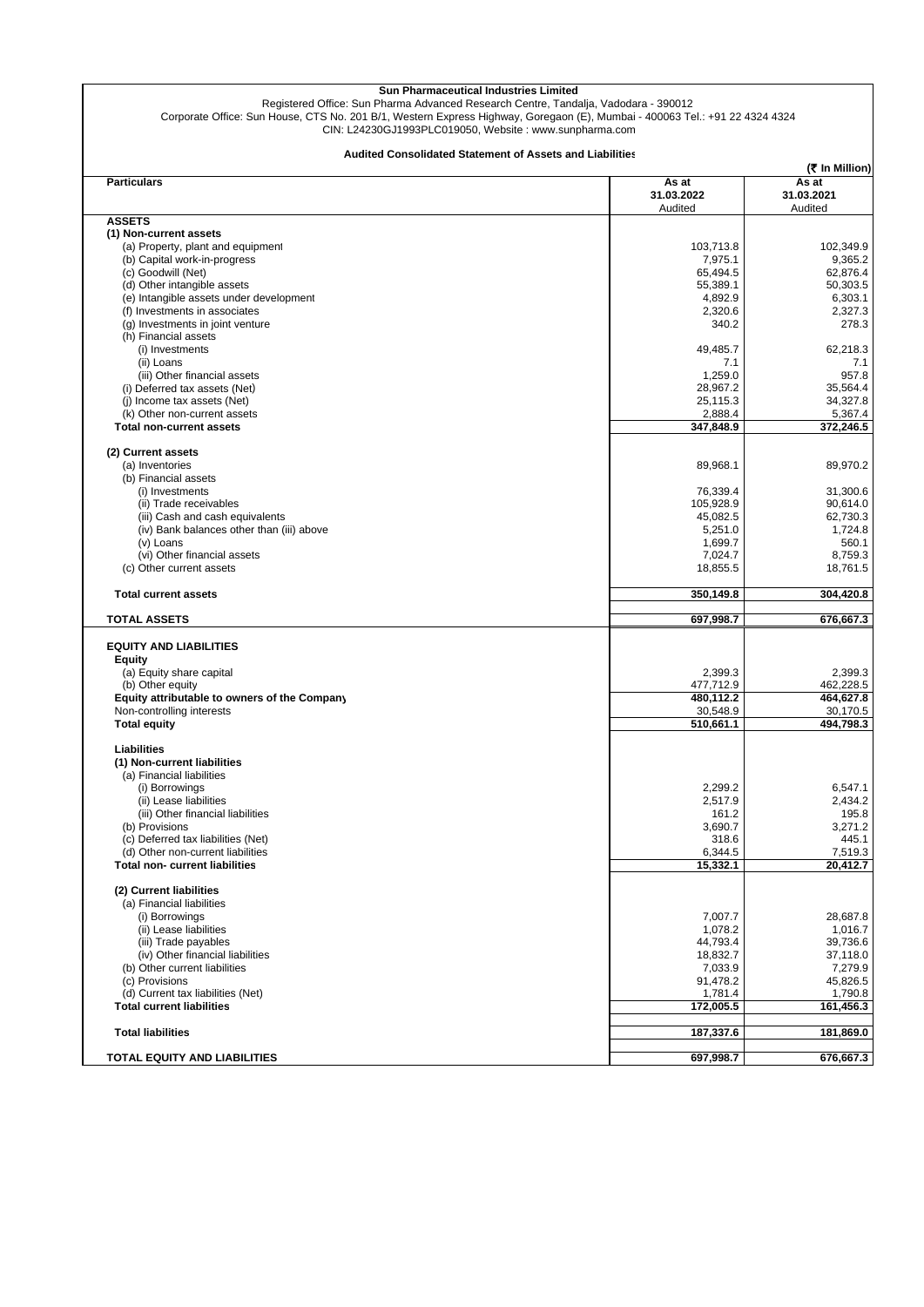Registered Office: Sun Pharma Advanced Research Centre, Tandalja, Vadodara - 390012. Corporate Office: Sun House, CTS No. 201 B/1, Western Express Highway, Goregaon (E), Mumbai - 400063 Tel.: +91 22 4324 4324.

CIN: L24230GJ1993PLC019050, Website : www.sunpharma.com

# **Audited Consolidated Cash Flow Statement for the Year ended March 31, 2022**

| <b>Particulars</b>                                                            | Year ended     | Year ended     |
|-------------------------------------------------------------------------------|----------------|----------------|
|                                                                               | March 31, 2022 | March 31, 2021 |
| A. Cash flow from operating activities                                        | <b>Audited</b> | <b>Audited</b> |
| Profit / (Loss) before tax                                                    | 44,813.2       | 27,993.7       |
| Adjustments for:                                                              |                |                |
| Depreciation and amortisation expense                                         | 21,437.4       | 20,799.5       |
| Net (gain) / loss on sale / write off / impairment of property, plant and     | 1,656.0        | 16.7           |
| equipment, other intangible assets and intangible assets under development    |                |                |
| Finance costs                                                                 | 1,273.5        | 1,414.3        |
| Interest income                                                               | (5,533.7)      | (2, 111.3)     |
| Dividend income on investments                                                | (2, 153.3)     | (2,560.4)      |
| Net (gain) / loss arising on financial assets measured at fair value through  | 3,619.5        | (2, 197.6)     |
| profit or loss                                                                |                |                |
| Net gain on sale of financial assets measured at fair value through profit or | (486.1)        | (138.2)        |
| loss                                                                          |                |                |
| Net (gain) / loss on sale of financial assets measured at fair value through  | (7.7)          | (260.0)        |
| other comprehensive income                                                    |                |                |
| Provision / write off /(reversal) for doubtful trade receivables / advances   | 175.7          | 43.1           |
| Sundry balances written back, net                                             | (59.8)         | (122.8)        |
| Effect of exchange rate changes                                               | (172.0)        | 3,215.2        |
| Operating profit before working capital changes                               | 64,562.7       | 46,092.2       |
| Movements in working capital:                                                 |                |                |
| (Increase) / Decrease in inventories                                          | 3,069.5        | (10, 802.9)    |
| (Increase) / Decrease in trade receivables                                    | (13, 422.6)    | 937.3          |
| (Increase) / Decrease in other assets                                         | 141.1          | 1,166.2        |
| Increase / (Decrease) in trade payables                                       | 3,699.2        | 3,814.6        |
| Increase / (Decrease) in other liabilities                                    | (23, 333.5)    | 24,983.5       |
| Increase / (Decrease) in provisions                                           | 45,436.8       | 5,542.2        |
| Cash generated from operations                                                | 80,153.2       | 71,733.1       |
| Net Income tax (paid) / refund received (including interest on refunds)       | 9,692.2        | (10, 029.4)    |
| Net cash generated from operating activities (A)                              | 89,845.4       | 61,703.7       |
| B. Cash flow from investing activities                                        |                |                |
| Payments for purchase of property, plant and equipment (including capital     | (14, 950.4)    | (11,701.3)     |
| work-in-progress, other intangible assets and intangible assets under         |                |                |
| development)                                                                  |                |                |
| Proceeds from disposal of property, plant and equipment and other             | 606.1          | 971.0          |
| intangible assets                                                             |                |                |
| Loans / inter corporate deposits given / placed                               | (76.8)         |                |
| Loans / inter corporate deposits received back / matured                      | 140.4          | 882.2          |
| Purchase of investments (includes investment in subsidiaries and associates)  | (241, 506.2)   | (185, 417.4)   |
| Proceeds from sale of investments                                             | 207,020.8      | 197,088.0      |
| Bank balances not considered as cash and cash equivalents                     |                |                |
| Fixed deposits / margin money placed                                          | (5, 117.9)     | (2,818.7)      |
| Fixed deposits / margin money matured                                         | 1,692.6        | 4,880.8        |
| Acquisition of subsidiary                                                     | (7, 395.7)     | (616.0)        |
| Disposal of subsidiary                                                        | 238.4          |                |
| Interest received                                                             | 763.0          | 717.7          |
| Dividend received                                                             | 1,338.3        | 1,375.9        |
| Net cash from / (used in) investing activities (B)                            | (57, 247.4)    | 5,362.2        |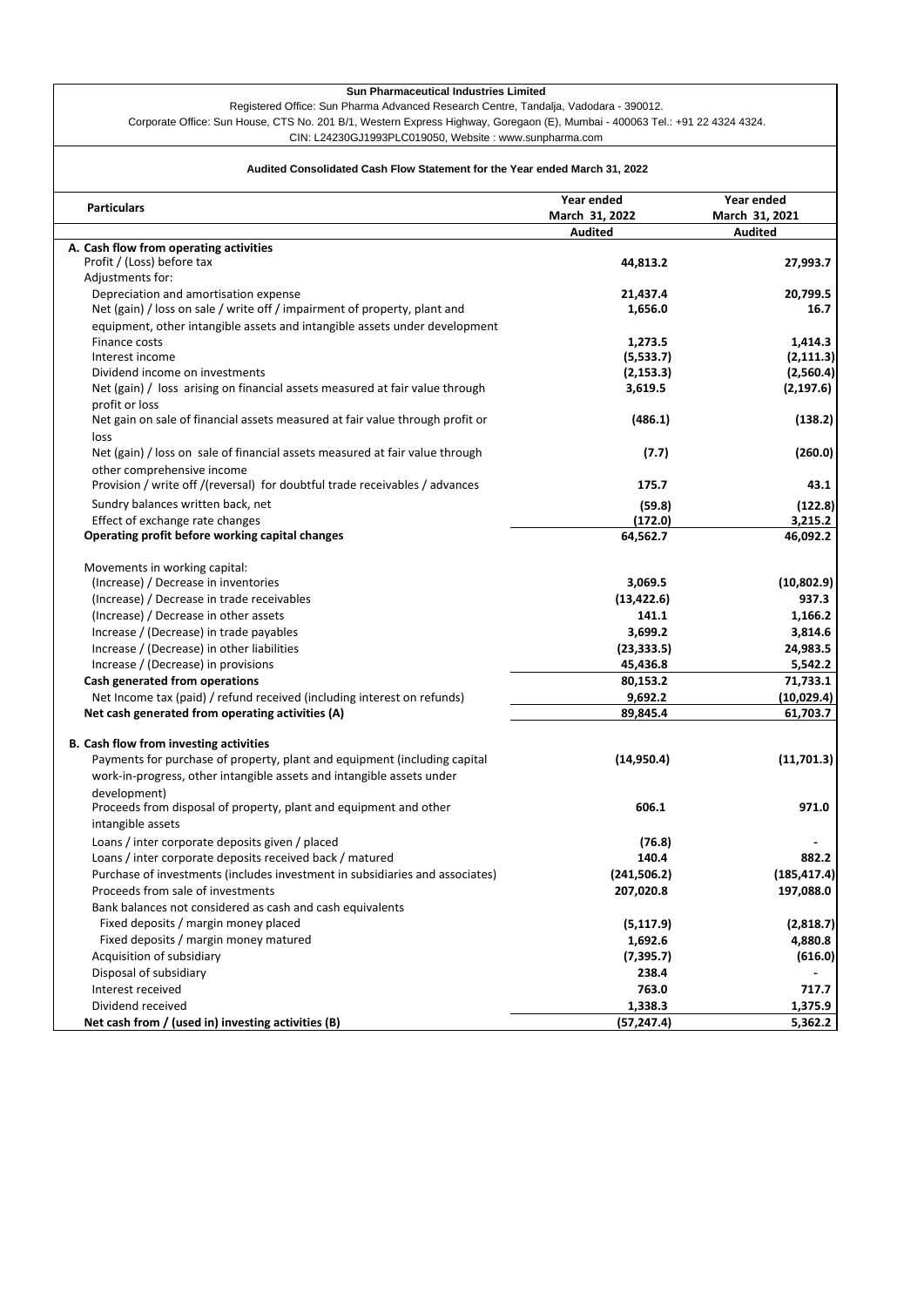Registered Office: Sun Pharma Advanced Research Centre, Tandalja, Vadodara - 390012. Corporate Office: Sun House, CTS No. 201 B/1, Western Express Highway, Goregaon (E), Mumbai - 400063 Tel.: +91 22 4324 4324. CIN: L24230GJ1993PLC019050, Website : www.sunpharma.com

# **Audited Consolidated Cash Flow Statement for the Year ended March 31, 2022**

| <b>Particulars</b>                                                          | Year ended<br>March 31, 2022 | Year ended<br>March 31, 2021 |  |
|-----------------------------------------------------------------------------|------------------------------|------------------------------|--|
|                                                                             | <b>Audited</b>               | <b>Audited</b>               |  |
|                                                                             |                              |                              |  |
| C. Cash flow from financing activities                                      |                              |                              |  |
| Proceeds from borrowings                                                    | 16,567.7                     | 66,028.7                     |  |
| Repayment of borrowings                                                     | (43,999.0)                   | (108, 020.8)                 |  |
| Repayment towards lease liabilities                                         | (1,286.5)                    | (1, 177.9)                   |  |
| Payment for buy-back of equity shares held by non-controlling interests of  | (1,857.0)                    | (1,854.2)                    |  |
| subsidiaries                                                                |                              |                              |  |
| Net increase / (decrease) in working capital demand loans                   | 1,064.2                      | (1,726.4)                    |  |
| Refund from escrow account for buy-back                                     |                              | 4,250.0                      |  |
| Finance costs                                                               | (732.1)                      | (1, 442.5)                   |  |
| Dividend payment to non-controlling interests                               | (102.7)                      | (267.0)                      |  |
| Dividend paid                                                               | (21,589.2)                   | (15, 594.7)                  |  |
| Net cash used in financing activities (C)                                   | (51, 934.6)                  | (59,804.8)                   |  |
| Net (decrease) / increase in cash and cash equivalents (A+B+C)              | (19, 336.6)                  | 7,261.1                      |  |
| Cash and cash equivalents at the beginning of the year                      | 62,730.3                     | 56,766.1                     |  |
| Cash and cash equivalents transferred on sale of subsidiary / taken over on | 414.5                        |                              |  |
| acquisition of subsidiary                                                   |                              |                              |  |
| Effect of exchange differences on restatement of foreign currency cash and  | 1,274.3                      | (1, 296.9)                   |  |
| cash equivalents                                                            |                              |                              |  |
| Cash and cash equivalents at the end of the year                            | 45,082.5                     | 62,730.3                     |  |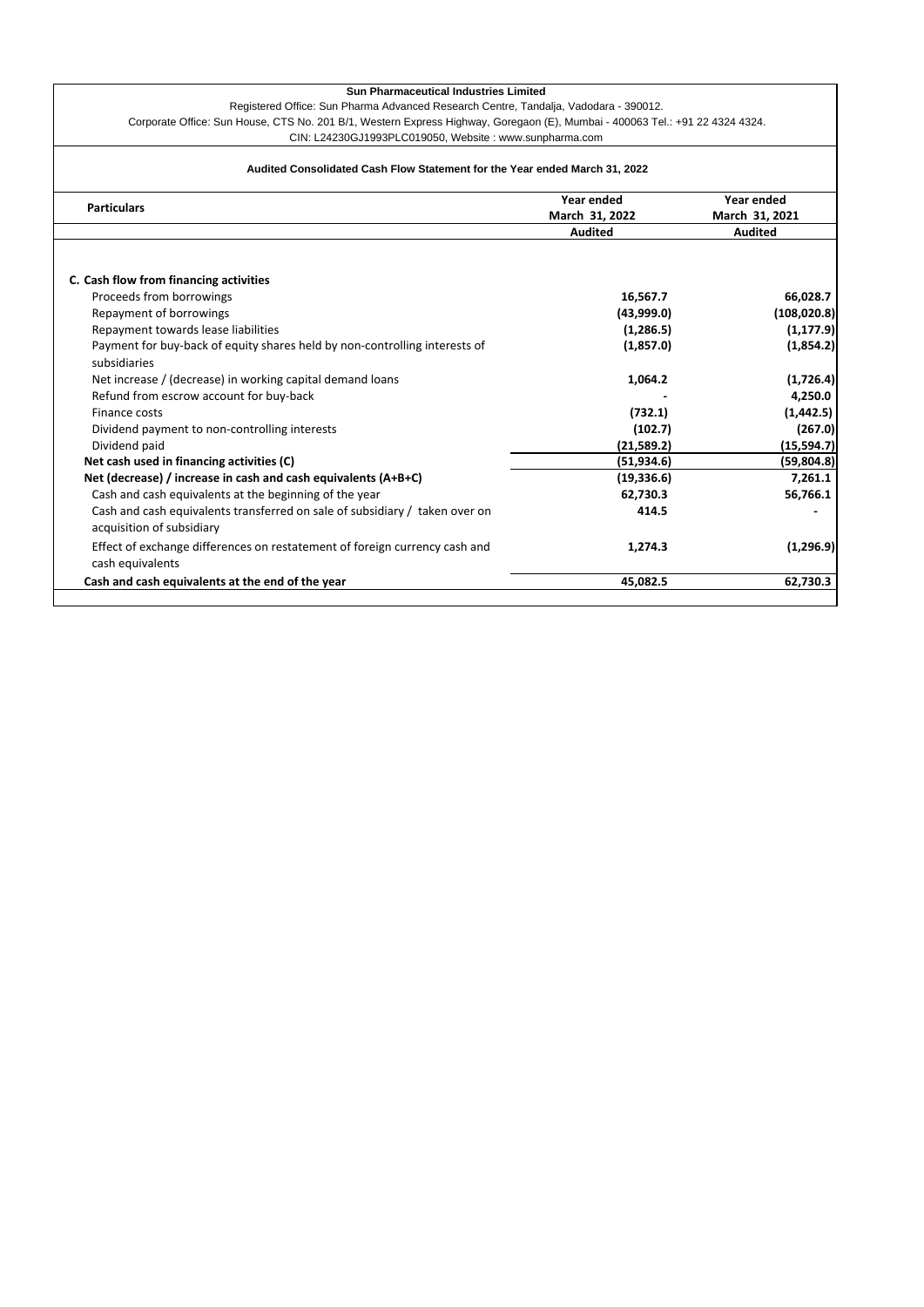#### Registered Office: Sun Pharma Advanced Research Centre, Tandalja, Vadodara - 390012.

Corporate Office: Sun House, CTS No. 201 B/1, Western Express Highway, Goregaon (E), Mumbai - 400063 Tel.: +91 22 4324 4324. CIN: L24230GJ1993PLC019050, Website : www.sunpharma.com

### **Notes :**

- **1** These audited consolidated financial results relate to Sun Pharmaceutical Industries Limited (the 'Company'), its Subsidiaries (together the 'Group'), Joint Venture and Associates and are prepared by applying Ind AS 110 - "Consolidated Financial Statements", and Ind AS 28 - "Investments in Associates and Joint Ventures"
- **2** udited consolidated financial results of the Company have been reviewed by the Audit Committee and approved by the Board of Directors at their respective meetings held or May 30, 2022.
- **3** The above audited consolidated financial results have been prepared in accordance with the Companies (Indian Accounting Standards) Rules, 2015 (Ind AS) as amended, prescribed under<br>Section 133 of the Companies Act, 2013, r
- **4** Exceptional items includes the following :

a) On July 23, 2020, Taro Pharmaceuticals U.S.A., Inc. ("Taro"), our subsidiary, globally resolved all matters in connection with the multi-year investigations by the Department of Justice, Antitrust Division and Civil Division ("DOJ") into the United States generic pharmaceutical industry. Under a Deferred Prosecution Agreement reached with DOJ Antitrust, the DOJ filed an Information for conduct that took place between 2013 and 2015. If Taro adheres to the terms of the agreement, including the payment of \$ 205.7 Million (equivalent to ` 15,601.8 Million), the DOJ will dismiss the Information at the end of a three-year period. Taro has paid this amount in full to the Antitrust Division. Taro also reached an agreement with the DOJ Civil Division on September 30, 2021, pursuant to which Taro agreed to pay \$ 213.3 Million (equivalent to <a> 16,179.6 Million) to resolve all claims related to federal healthcare programs. Taro U.S.A. has paid this amount in full to the Civil Division. Further, in respect of ongoing multi-jurisdiction civil antitrust matters, currently in progress, Taro has made a provision of \$ 200 million (equivalent to ? 14,809.4 Million). Of the \$ 200 Million (equivalent to ₹ 14,809.4 Million), amounts of \$ 60 Million and \$ 80 Million (equivalent to ₹ 4,551.9 Million and ₹ 5,832.5 Million) were accounted for in quarters ended June 30, 2020 and March 31, 2021 respectively. Further, an additional provision of \$ 60 million (equivalent to ₹ 4,425.0 Million) was recognised in the quarter ended June 30, 2021.

On April 08, 2022, our U.S. subsidiaries, Taro and Sun Pharmaceutical Industries Inc, (SPIINC) each entered into settlement agreements that resolve the above-reference civil anti-trust matter with the Direct Purchaser Plaintiffs class ("DPPs"), without any admission of guilt or violation of any statute, law, rule or regulation, or of any liability or wrongdoing, pursuant to which Taro will pay approximately USD 59.6 Million (provided for in earlier period) depending on the number of certain class members that may opt-out of the settlement, and SPIINC will pay approximately USD 15.3 Million (equivalent to ₹1,151.8 Million) depending on the number of certain class members that may opt-out of the settlement. Taro's and SPIINC's settlements with the DPPs is subject to final approval by the Court.

During the current quarter SPIINC provided USD 15.3 Million for payments to DPPs. This along with related legal charges of USD 5.5 Million pertaining to this lawsuit (equivalent to 1,562.5

Million inclusive of legal charge) has been disclosed as exceptional item during the quarter and year ended March 31, 2022.<br>Exceptional tax for the quarter and year ended March 31, 2022 and March 31, 2021, is on account arising out of the above settlements.

b) On March 25, 2021 the CJEU (Court of Justice to the European Union) issued a final judgment and upheld the European Commission's ("EC") decision dated June 19, 2013 that a settlement agreement between Ranbaxy (U.K.) Limited and Ranbaxy Laboratories Limited (together "Ranbaxy") with Lundbeck was anti-competitive. Ranbaxy had made a provisional payment of the fine of Euros 10.3 Million on September 20, 2013. Since there were no further rights of appeal, this amount of ₹ 895.6 Million (inclusive of legal charges) was debited to the audited consolidated statement of profit and loss for the year ended March 31, 2021.

c) Results for the year ended March 31, 2022 include charges of ₹1,503.3 Million towards impairment of an acquired intangible asset under development. Further, the Group disposed off assets which were classified as assets held for sale as per the requirements of IND AS 105 and a write down of 382.4 Million was taken in the quarter ended June 30, 2021 and disclosed as an exceptional item.

d) During the quarter and year ended March 31, 2022 the Company has incurred a one-time cost of ₹ 563.5 Million in relation to restructuring of operations in certain countries. This has bee disclosed as an exceptional item.

e) Tax gain (exceptional) for the year ended March 31, 2021 also includes creation of a deferred tax asset amounting to ₹ 2,882.8 Million arising out of subsequent measurement attributable to restructuring of an acquired entity.

f) The parent company and certain of its subsidiaries are defendants in a number of class action lawsuits brought by purchasers and payors in the U.S. alleging violation of antitrust laws with respect to its ANDAs for Valganciclovir, Valsartan and Esomeprazole. The cases were transferred to the U.S. District Court for the District of Massachusetts for coordinated proceedings. With a view to resolve the dispute and avoid uncertainty, a settlement without any admission of guilt or violation of any statute, law, rule or regulation, or of any liability or wrongdoing was reached with all of the plaintiff classes on March 23, 2022, for a total settlement amount of USD 485 Million and incurred related legal charges of USD 8.3 Million pertaining to this lawsuit (equivalent to  $\bar{z}$  37,231.5 Million inclusive of legal charges). The settlement is subject to final approval by the Court.

Exceptional tax for the quarter and year ended March 31, 2022, is on account of recognition of deferred tax asset amounting to  $\bar{\tau}$  4,897.5 Million arising out above settlement.

g) Consequent to the settlement of lawsuit mentioned in 4(f) above, during the quarter and year ended March 31, 2022, the parent company has reassessed the expected timing of utilisation

of Minimum Alternate Tax (MAT) credit and based on this reassessment written off MAT credit of ` 4,406.0 Million and disclosed the charge as an exceptional item.

- **5** Pursuant to the Scheme of Amalgamation and Merger of Sun Pharma Global FZE, with the Company, as approved by the National Company Law Tribunal on August 31, 2021, Sun Pharma Global FZE, merged with the Company w.e.f. January 01, 2020. The effect of this merger including the tax impact was given in the financial results of the year ended March 31, 2022 in accordance with Ind AS 103 – Business Combinations.
- **6** The Group continues to monitor the impact of Covid-19 on its business, including its impact on customers, supply-chain, employees and logistics. Due care has been exercised, in concluding on significant accounting judgements and estimates, including in relation to recoverability of receivables, assessment of impairment of goodwill and intangibles, investments and inventory

based on the information available to date, while preparing the audited consolidated financial results for the quarter and year ended March 31, 2022.

- **7** The Group has only one reportable segment namely 'Pharmaceuticals'.
- **8** As part of the ongoing simplification of the group structure in India, the Board of Directors of the Company at its meeting held on May 30, 2022, approved the Scheme of Amalgamation for the merger of Wholly-owned Subsidiaries, Sun Pharmaceutical Medicare Limited, Green Eco Development Centre Limited, Faststone Mercantile Company Private Limited, Realstone Multitrade Private Limited and Skisen Labs Private Limited (collectively "Transferor Companies"), with Sun Pharmaceutical Industries Limited ("Transferee Company") to be effective from such date a may be decided under the authorization by the Board of Directors of the Transferor Companies and the Board of Directors of the Transferee Company and / or such other date as may be approved by the National Company Law Tribunal pursuant to the provisions of Sections 230 to 232 of Companies Act, 2013 and other relevant provisions of the Companies Act, 2013 rules framed thereunder.
- **9** The date of implementation of the Code on Wages 2019 and the Code on Social Security, 2020 is yet to be notified by the Government. The Group will assess the impact of these Codes and give effect in the audited consolidated financial results when the Rules/Schemes thereunder are notified.
- **10** During the quarter and year ended March 31, 2022 our subsidiary company, Taro Pharmaceutical Industries Ltd., has acquired all of the outstanding capital stock of Galderma Holdings Inc. Proactiv YK ; The Proactiv Company Corporation ; and other assets of The Proactiv Company Sarl. Accordingly the results for the quarter and year ended March 31, 2022 are no comparable to the earlier periods presented.
- **11** In the current quarter, the Company has acquired additional 11.28 % stake in Zenotech Laboratories Limited (Zenotech), a subsidiary of the Company, from Daiichi Sankyo Company Ltd. for<br>a total consideration of₹53.2 Millio 57.56 % to 68.84 %
- **12** The Board of Directors recommended a final dividend of  $\bar{\xi}$  3.0 per equity share of face value of  $\xi$  3 or per chips and the interim dividend of  $\xi$  7.0 per equity share declared on January 31, per equity share decla 2022.
- **13** The figures for the quarter ended March 31, 2022 and March 31, 2021 are the balancing figures between the audited figures in respect of the full financial year and the unaudited published year to date figures up to the third quarter of the relevant financial year which were subject to limited review by the Statutory Auditor of the Company.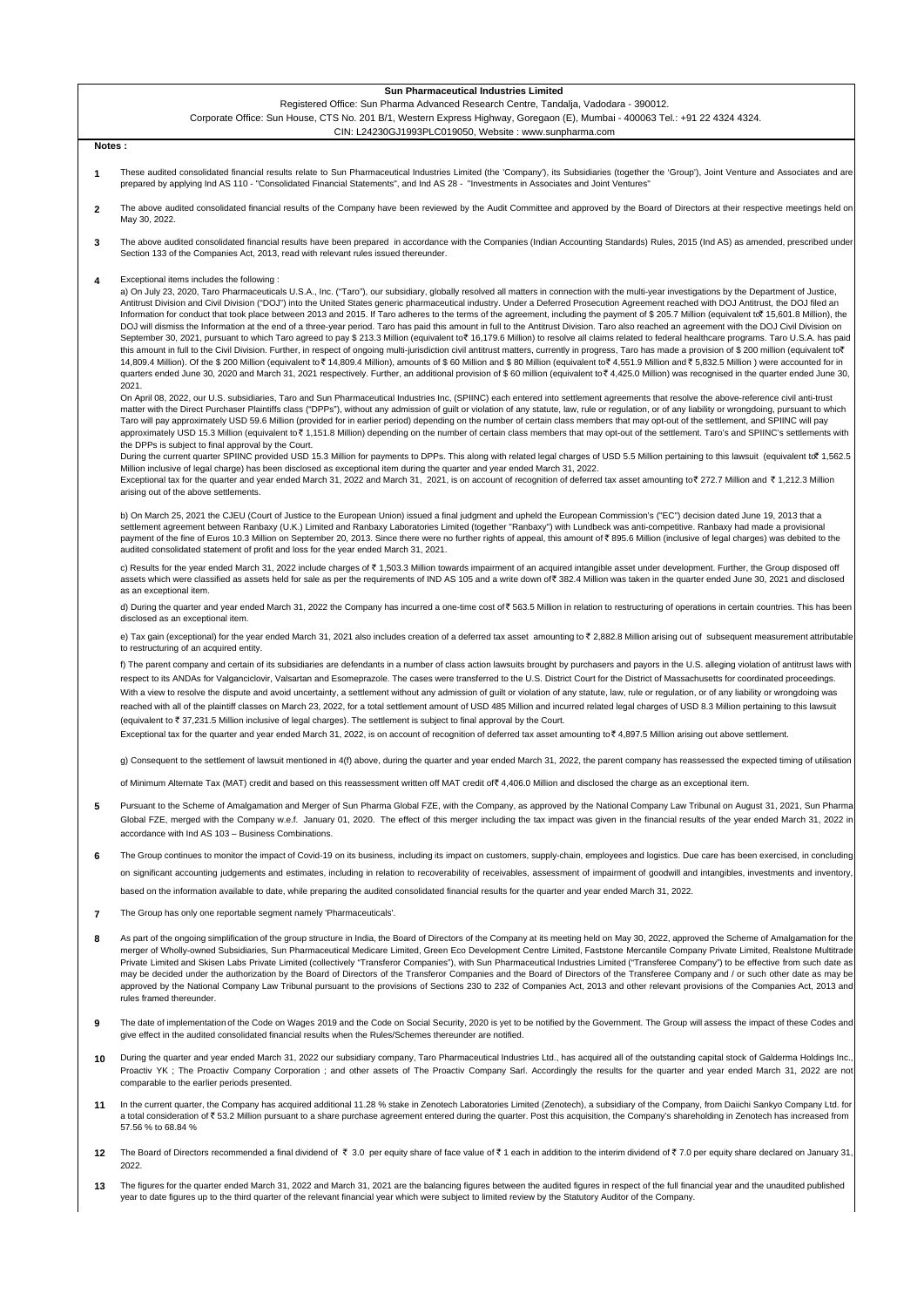Registered Office: Sun Pharma Advanced Research Centre, Tandalja, Vadodara - 390012.

Corporate Office: Sun House, CTS No. 201 B/1, Western Express Highway, Goregaon (E), Mumbai - 400063 Tel.: +91 22 4324 4324. CIN: L24230GJ1993PLC019050, Website : www.sunpharma.com

**14** Figures for previous periods have been regrouped / reclassified wherever considered necessary.

For and on behalf of the Board

**Dilip S. Shanghvi**

Mumbai, May 30, 2022 *Managing Director*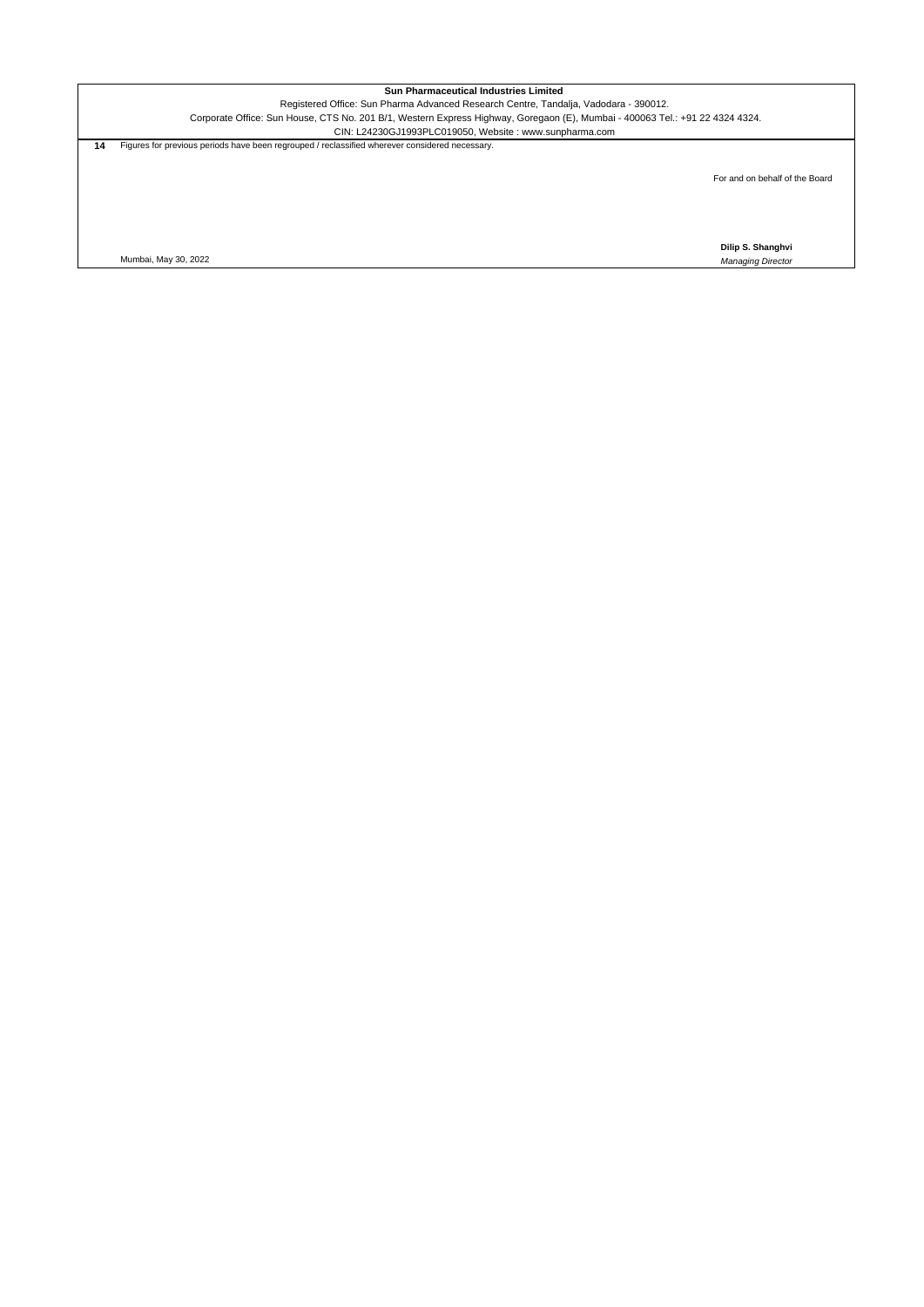Registered Office: Sun Pharma Advanced Research Centre, Tandalja, Vadodara - 390012.

Corporate Office: Sun House, CTS No. 201 B/1, Western Express Highway, Goregaon (E), Mumbai - 400063 Tel.: +91 22 4324 4324.

CIN: L24230GJ1993PLC019050, Website : www.sunpharma.com

## **Statement of Audited Standalone Financial Results for the Quarter and Year ended March 31, 2022**

|     |                                                                                   |             |               |            |            | (रैं in Million) |  |  |
|-----|-----------------------------------------------------------------------------------|-------------|---------------|------------|------------|------------------|--|--|
|     |                                                                                   |             | Quarter ended |            |            | Year ended       |  |  |
|     | <b>Particulars</b>                                                                | 31.03.2022  | 31.12.2021    | 31.03.2021 | 31.03.2022 | 31.03.2021       |  |  |
|     |                                                                                   | Audited     | Unaudited     | Audited    | Audited    | Audited          |  |  |
|     | Revenue from operations                                                           |             |               |            |            |                  |  |  |
|     | a. Revenue from contracts with customers                                          | 39,882.2    | 37,574.7      | 36,495.2   | 155,185.0  | 139,884.0        |  |  |
|     | b. Other operating revenues                                                       | 186.6       | 131.9         | 177.4      | 674.8      | 1.276.5          |  |  |
|     | Total revenue from operations (I)                                                 | 40.068.8    | 37.706.6      | 36,672.6   | 155,859.8  | 141,160.5        |  |  |
| Ш   | Other income                                                                      | 3,004.1     | 3,052.3       | 382.7      | 9,579.2    | 1,920.7          |  |  |
| Ш   | Total income (I+II)                                                               | 43,072.9    | 40,758.9      | 37,055.3   | 165,439.0  | 143,081.2        |  |  |
| IV  | <b>Expenses</b>                                                                   |             |               |            |            |                  |  |  |
|     | Cost of materials consumed                                                        | 12,862.4    | 11,270.5      | 11,880.5   | 45,849.7   | 40,829.1         |  |  |
|     | Purchases of stock-in-trade                                                       | 2,378.4     | 3,253.2       | 3,627.5    | 12,486.0   | 12,042.1         |  |  |
|     | Changes in inventories of finished goods, stock-in-trade and work-in-progress     | (1,501.3)   | (251.0)       | (2,590.9)  | (1,831.8)  | (1,796.4)        |  |  |
|     | Employee benefits expense                                                         | 4.979.4     | 5,017.9       | 4,268.5    | 20,007.8   | 18,059.8         |  |  |
|     | Finance costs                                                                     | 911.9       | 854.7         | 1,053.1    | 3,881.0    | 2,675.2          |  |  |
|     | Depreciation and amortisation expense                                             | 3,541.4     | 3,552.4       | 3,220.7    | 13,499.5   | 12,364.3         |  |  |
|     | Other expenses                                                                    | 12,752.3    | 11,932.3      | 12,208.0   | 52,662.5   | 49,318.2         |  |  |
|     | Net (gain) / loss on foreign currency transactions                                | (1,400.8)   | (80.2)        | 206.7      | (2,389.6)  | 137.6            |  |  |
|     | Total expenses (IV)                                                               | 34,523.7    | 35,549.8      | 33,874.1   | 144,165.1  | 133,629.9        |  |  |
| ۷   | Profit / (loss) before exceptional item and tax (III-IV)                          | 8,549.2     | 5,209.1       | 3,181.2    | 21,273.9   | 9,451.3          |  |  |
| VI  | Exceptional items (Refer Note 4)                                                  | 16,549.6    |               | 895.6      | 18,205.3   | 895.6            |  |  |
|     | VII Profit / (loss) before tax (V-VI)                                             | (8,000.4)   | 5,209.1       | 2,285.6    | 3,068.6    | 8,555.7          |  |  |
|     | VIII (i) Tax expense / (credit)                                                   | 455.7       | 54.8          | 436.8      | (337.5)    | 131.7            |  |  |
|     | (ii) Tax expense - Exceptional (Refer Note 4)                                     | 4,406.0     |               |            | 4,406.0    |                  |  |  |
| IX  | Profit / (loss) for the period (VII-VIII)                                         | (12,862.1)  | 5,154.3       | 1,848.8    | (999.9)    | 8,424.0          |  |  |
| x   | Other comprehensive income (OCI)                                                  |             |               |            |            |                  |  |  |
|     | a. (i) Items that will not be reclassified to profit or loss                      | 484.4       | 78.7          | 562.7      | 10.5       | 585.6            |  |  |
|     | (ii) Income tax relating to items that will not be reclassified to profit or loss | (105.5)     | 113.0         | (38.8)     | 57.3       | 36.0             |  |  |
|     | b. (i) Items that may be reclassified to profit or loss                           | (1, 194.4)  | 229.2         | 83.6       | (396.9)    | (250.8)          |  |  |
|     | (ii) Income tax relating to items that may be reclassified to profit or loss      | 384.2       | (62.3)        | 3.9        | (587.1)    | (376.0)          |  |  |
|     | Total other comprehensive income (a+b) (X)                                        | (431.3)     | 358.6         | 611.4      | (916.2)    | (5.2)            |  |  |
| ΧI  | Total comprehensive income for the period $(IX+X)$                                | (13, 293.4) | 5,512.9       | 2,460.2    | (1,916.1)  | 8,418.8          |  |  |
| XII | Paid-up equity share capital - face value ₹1 each                                 | 2,399.3     | 2,399.3       | 2,399.3    | 2,399.3    | 2,399.3          |  |  |
|     | XIII Other equity                                                                 |             |               |            | 243,480.2  | 266,985.4        |  |  |
|     | XIV Earnings per equity share of ₹1 each (not annualised for quarters)            |             |               |            |            |                  |  |  |
|     | ₹ (Basic)                                                                         | (5.4)       | 2.1           | 0.8        | (0.4)      | 3.5              |  |  |
|     | ₹ (Diluted)                                                                       | (5.4)       | 2.1           | 0.8        | (0.4)      | 3.5              |  |  |
|     | See accompanying notes to the audited standalone financial results                |             |               |            |            |                  |  |  |
|     | Research and development expenses incurred (included above)                       | 3,777.3     | 3,877.1       | 3,943.4    | 16,104.8   | 15,141.0         |  |  |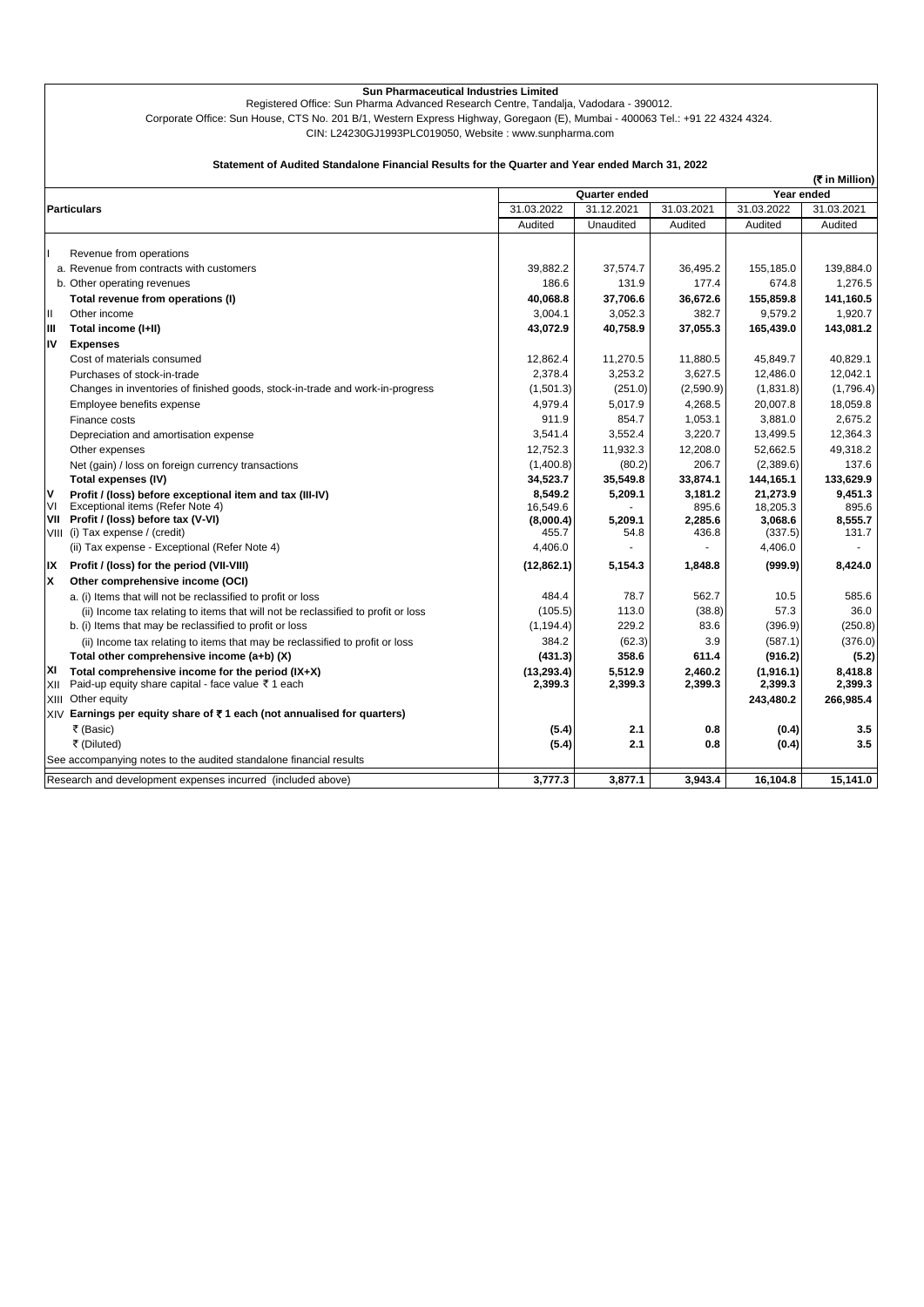Registered Office: Sun Pharma Advanced Research Centre, Tandalja, Vadodara - 390012. Corporate Office: Sun House, CTS No. 201 B/1, Western Express Highway, Goregaon (E), Mumbai - 400063 Tel.: +91 22 4324 4324.

CIN: L24230GJ1993PLC019050, Website : www.sunpharma.com

Audited Standalone Statement of Assets and Liabilities

|                                                                    |            | (₹ in Million) |
|--------------------------------------------------------------------|------------|----------------|
| <b>Particulars</b>                                                 | As at      | As at          |
|                                                                    | 31.03.2022 | 31.03.2021     |
|                                                                    | Audited    | Audited        |
| <b>ASSETS</b>                                                      |            |                |
| (1) Non-current assets                                             |            |                |
| (a) Property, plant and equipment                                  | 49,695.7   | 48,918.1       |
|                                                                    |            |                |
| (b) Capital work-in-progress                                       | 3,589.4    | 4,592.0        |
| (c) Goodwill                                                       | 1,208.0    | 1,208.0        |
| (d) Other Intangible assets                                        | 46,224.1   | 46,561.8       |
| (e) Intangible assets under development                            | 4,697.0    | 6,311.8        |
| (f) Investments in the nature of equity in subsidiaries            | 153,404.1  | 150,903.3      |
| (g) Financial assets                                               |            |                |
| (i) Investments                                                    | 154.2      | 4,158.7        |
| (ii) Loans                                                         | 36,566.3   | 8,527.7        |
| (iii) Other financial assets                                       | 651.3      | 751.0          |
|                                                                    | 3,240.4    |                |
| (h) Deferred tax assets (Net)                                      |            | 13,374.5       |
| (i) Income tax assets (Net)                                        | 8,836.7    | 20,826.3       |
| (i) Other non-current assets                                       | 2,350.1    | 3,913.9        |
| <b>Total non-current assets</b>                                    | 310,617.3  | 310,047.1      |
|                                                                    |            |                |
| (2) Current assets                                                 |            |                |
| (a) Inventories                                                    | 34,037.4   | 34,234.2       |
| (b) Financial assets                                               |            |                |
| (i) Investments                                                    | 1,930.4    | 310.0          |
|                                                                    | 42,451.6   |                |
| (ii) Trade receivables                                             |            | 65,852.4       |
| (iii) Cash and cash equivalents                                    | 4,195.3    | 3,510.6        |
| (iv) Bank balances other than (iii) above                          | 1,154.3    | 99.2           |
| (v) Loans                                                          | 91.0       | 7,471.1        |
| (vi) Other financial assets                                        | 4,021.8    | 5,266.0        |
| (c) Other current assets                                           | 9,155.7    | 10,557.3       |
| <b>Total current assets</b>                                        | 97,037.5   | 127,300.8      |
|                                                                    |            |                |
| <b>TOTAL ASSETS</b>                                                | 407,654.8  | 437,347.9      |
|                                                                    |            |                |
| <b>EQUITY AND LIABILITIES</b>                                      |            |                |
|                                                                    |            |                |
| Equity                                                             |            |                |
| (a) Equity share capital                                           | 2,399.3    | 2,399.3        |
| (b) Other equity                                                   | 243,480.2  | 266,985.4      |
| <b>Total equity</b>                                                | 245,879.5  | 269,384.7      |
|                                                                    |            |                |
| <b>Liabilities</b>                                                 |            |                |
| (1) Non-current liabilities                                        |            |                |
| (a) Financial liabilities                                          |            |                |
| (i) Borrowings                                                     | 48,656.4   | 53,000.2       |
| (ii) Lease liabilities                                             | 1,896.8    | 2,028.4        |
|                                                                    |            |                |
| (b) Other non-current liabilities                                  | 6,187.5    | 7,185.5        |
| (c) Provisions                                                     | 3,976.3    | 6,235.8        |
| <b>Total non-current liabilities</b>                               | 60,717.0   | 68,449.9       |
|                                                                    |            |                |
| (2) Current liabilities                                            |            |                |
| (a) Financial liabilities                                          |            |                |
| (i) Borrowings                                                     | 30.7       | 18,364.5       |
| (ii) Trade payables                                                |            |                |
| (a) total outstanding dues of micro and small enterprises          | 1,052.8    | 852.0          |
| (b) total outstanding dues of creditors other than micro and small | 26,051.6   | 39,433.4       |
|                                                                    |            |                |
| enterprises                                                        |            |                |
| (iii) Lease liabilities                                            | 156.5      | 188.1          |
| (iv) Other financial liabilities                                   | 40,678.1   | 22,294.8       |
| (b) Other current liabilities                                      | 7,463.1    | 6,333.9        |
| (c) Provisions                                                     | 25,625.5   | 12,046.6       |
| <b>Total current liabilities</b>                                   | 101,058.3  | 99,513.3       |
|                                                                    |            |                |
| <b>Total liabilities</b>                                           | 161,775.3  | 167,963.2      |
|                                                                    |            |                |
| TOTAL EQUITY AND LIABILITIES                                       | 407,654.8  | 437,347.9      |
|                                                                    |            |                |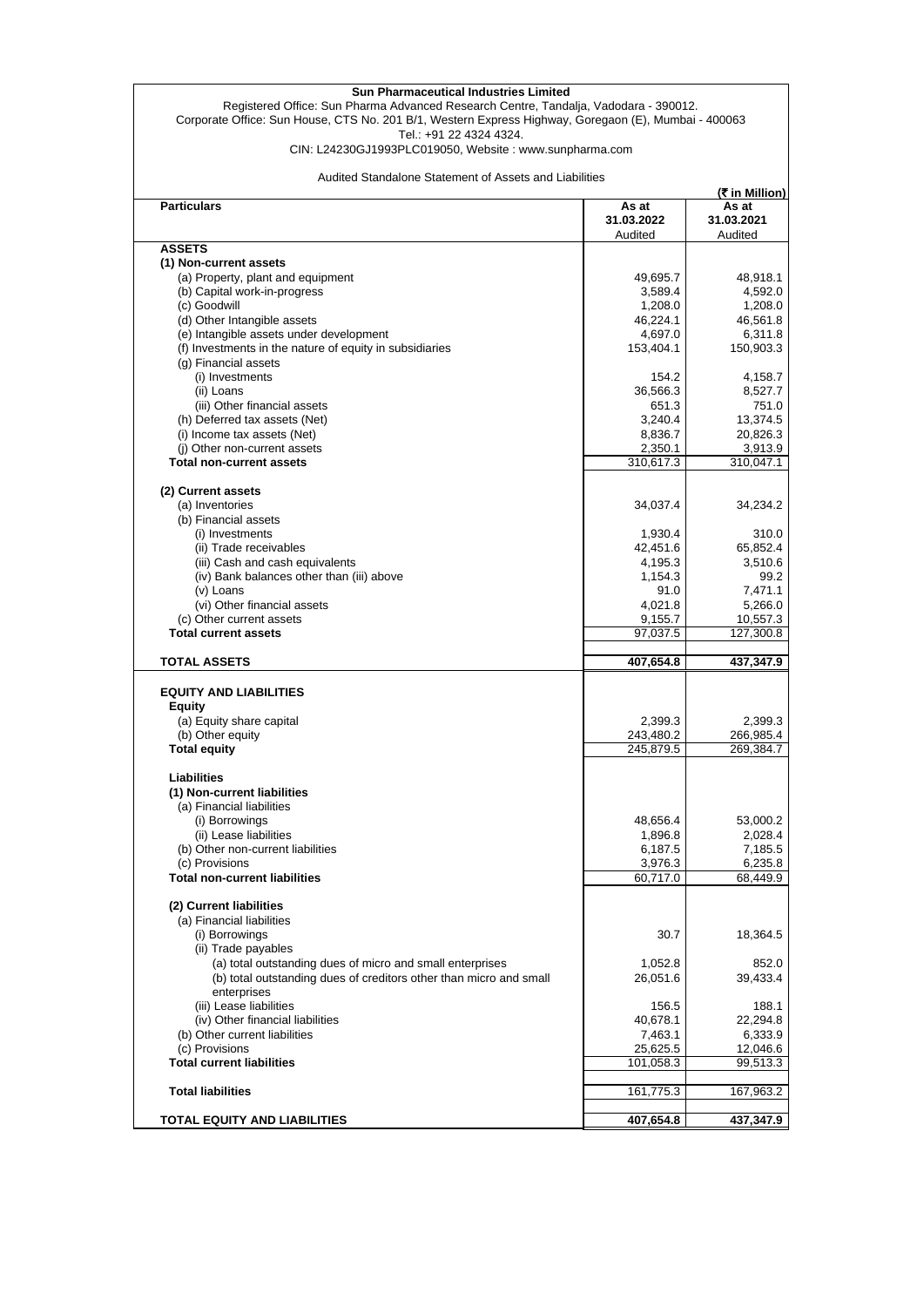Registered Office: Sun Pharma Advanced Research Centre, Tandalja, Vadodara - 390012.

Corporate Office: Sun House, CTS No. 201 B/1, Western Express Highway, Goregaon (E), Mumbai - 400063 Tel.: +91 22 4324 4324. CIN: L24230GJ1993PLC019050, Website : www.sunpharma.com

## **Audited Standalone Cash Flow Statement for the year ended March 31, 2022**

|                                                                                                                                                                 |                   | (रै in Million) |
|-----------------------------------------------------------------------------------------------------------------------------------------------------------------|-------------------|-----------------|
|                                                                                                                                                                 | Year ended        | Year ended      |
| <b>Particulars</b>                                                                                                                                              | 31.03.2022        | 31.03.2021      |
|                                                                                                                                                                 | Audited           | Audited         |
| A. Cash flow from operating activities                                                                                                                          |                   |                 |
| Profit / (loss) before tax                                                                                                                                      | 3,068.6           | 8,555.7         |
| Adjustments for:                                                                                                                                                |                   |                 |
| Depreciation and amortisation expense                                                                                                                           | 13,499.5          | 12,364.3        |
| Net (gain) / loss on sale/write off /impairment of property, plant and equipment, other intangible                                                              | 1,348.3           | 19.2            |
| assets and intangible assets under development                                                                                                                  |                   |                 |
| Finance costs                                                                                                                                                   | 3,881.0           | 2,675.2         |
| Interest income                                                                                                                                                 | (4,390.2)         | (825.8)         |
| Dividend income on investments                                                                                                                                  | (135.4)           | (383.4)         |
| Net (gain) / loss arising on financial assets measured at fair value through profit or loss                                                                     | (0.5)             | (71.7)          |
| Net (gain) / loss on sale of financial assets measured at fair value through profit or loss                                                                     | (65.0)            | (107.3)         |
| Net (gain) / loss on sale of financial assets measured at fair value through other comprehensive                                                                | (57.7)            | (0.4)           |
| income                                                                                                                                                          |                   |                 |
| Gain on sale of investment in subsidiary                                                                                                                        | (2,075.7)         |                 |
| Provision / write off / (reversal) for doubtful trade receivables / advances                                                                                    | 263.2             | 244.4           |
| Sundry balances written back, net                                                                                                                               | (48.8)            | (75.6)          |
| Effect of exchange rate changes                                                                                                                                 | 444.2<br>15,731.5 | 3,339.8         |
| Operating profit before working capital changes                                                                                                                 |                   | 25,734.4        |
| Movements in working capital:                                                                                                                                   |                   |                 |
| (Increase)/ decrease in inventories                                                                                                                             | 196.8             | (4,950.4)       |
| (Increase)/ decrease in trade receivables                                                                                                                       | 23,384.4          | (6, 436.9)      |
| (Increase)/ decrease in other assets                                                                                                                            | 2,561.1           | 757.2           |
| Increase / (decrease) in trade payables                                                                                                                         | (13,388.6)        | (8,679.9)       |
| Increase / (decrease) in other liabilities                                                                                                                      | 15,187.0          | (1,452.4)       |
| Increase / (decrease) in provisions                                                                                                                             | 11,096.0          | (6,760.4)       |
| Cash generated from operations                                                                                                                                  | 54,768.2          | (1,788.4)       |
| Net Income tax (paid) / refund received (including interest on refunds)                                                                                         | 21,595.4          | (2,376.7)       |
| Net cash generated from / (used in) operating activities (A)                                                                                                    | 76,363.6          | (4, 165.1)      |
| B. Cash flow from investing activities                                                                                                                          |                   |                 |
| Payments for purchase of property, plant and equipment (including capital work-in-progress, other<br>intangible assets and intangible assets under development) | (8,499.0)         | (8,080.7)       |
| Proceeds from disposal of property, plant and equipment and other intangible assets                                                                             | 465.0             | 702.2           |
| Loans / Inter corporate deposits given / placed                                                                                                                 | (28, 302.3)       | (9,208.1)       |
| Loans / Inter corporate deposits received back / matured                                                                                                        | 8,129.0           | 26,427.5        |
| Purchase of investments                                                                                                                                         | (69, 645.3)       | (78, 361.0)     |
| Proceeds from sale of investments                                                                                                                               | 71,507.8          | 82,098.3        |
| Bank balances not considered as cash and cash equivalents                                                                                                       |                   |                 |
| Fixed deposits/ margin money placed                                                                                                                             | (1,050.1)         | (11.8)          |
| Fixed deposits/ margin money matured                                                                                                                            | 12.5              | 16.5            |
| Interest received                                                                                                                                               | 226.0             | 671.8           |
| Dividend received                                                                                                                                               | 135.4             | 383.4           |
| Net cash from / (used in) investing activities (B)                                                                                                              | (27, 021.0)       | 14,638.1        |
| C. Cash flow from financing activities                                                                                                                          |                   |                 |
| Proceeds from borrowings                                                                                                                                        | 85,611.2          | 144,458.8       |
| Repayment of borrowings                                                                                                                                         | (108, 854.2)      | (139, 804.2)    |
| Net increase / (decrease) in working capital demand                                                                                                             | 17.3              | 13.4            |
| Repayment towards lease liabilities                                                                                                                             | (370.2)           | (391.8)         |
| Refund from escrow account for buy-back                                                                                                                         |                   | 4,250.0         |
| Finance costs                                                                                                                                                   | (3,523.4)         | (2,928.8)       |
| Dividend paid                                                                                                                                                   | (21, 589.2)       | (15, 594.7)     |
| Net cash used in financing activities (C)                                                                                                                       | (48,708.5)        | (9,997.3)       |
| Net increase/ (decrease) in cash and cash equivalents (A+B+C)                                                                                                   | 634.1             | 475.7           |
| Cash and cash equivalents at the beginning of the year                                                                                                          | 3,510.6           | 3,148.3         |
| Effect of exchange differences on restatement of foreign currency cash and cash equivalents                                                                     | 50.6              | (113.4)         |
| Cash and cash equivalents at the end of the year                                                                                                                | 4,195.3           | 3,510.6         |